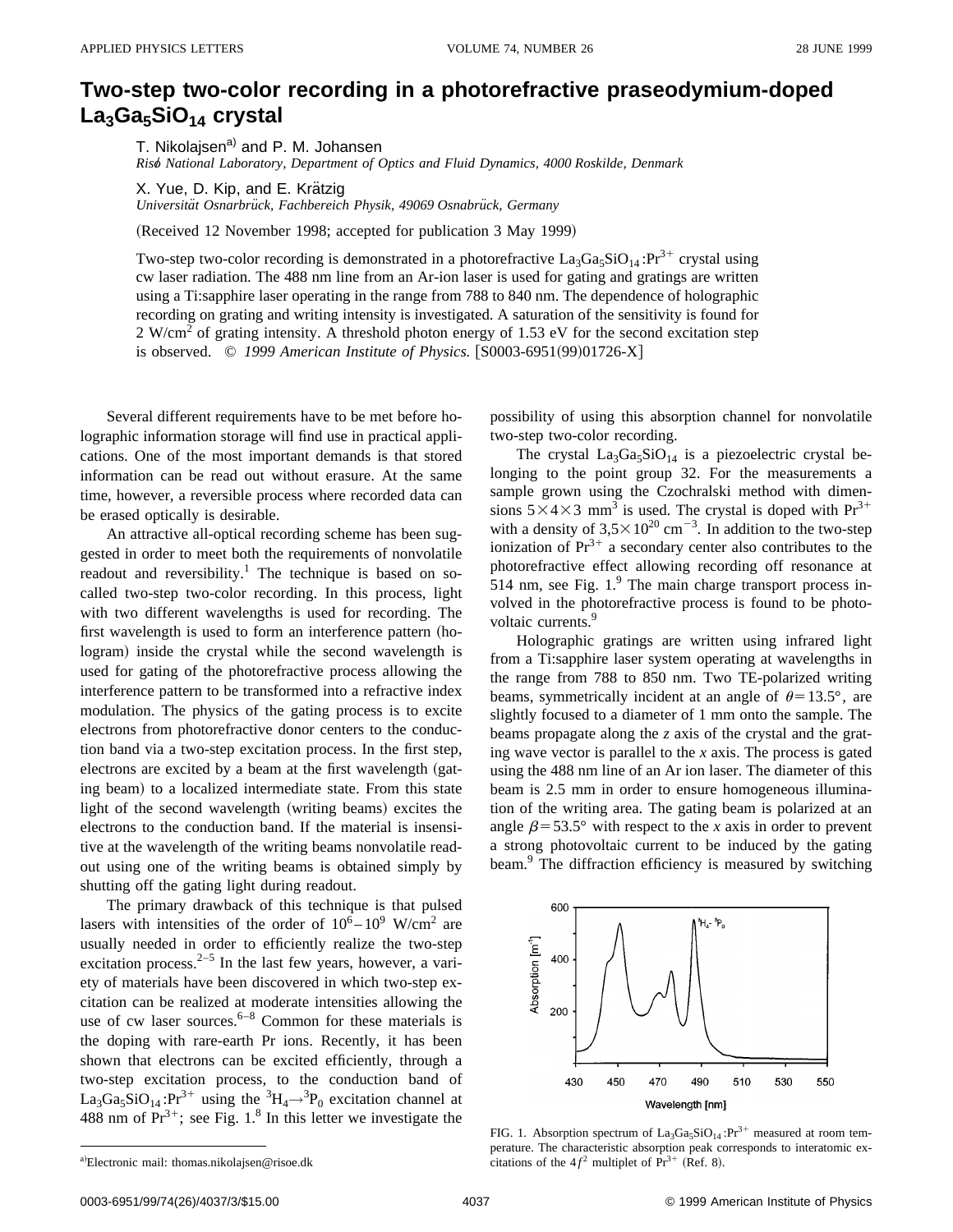

FIG. 2. Dependence of the sensitivity  $a$  on light intensity. (a) shows the dependence on grating light intensity with the total intensity of the writing beams ( $\lambda$ =810 nm) kept constant at 60 W/cm<sup>2</sup> while (b) shows the dependence of *a* on total writing light intensity with grating intensity kept constant at 4  $W/cm<sup>2</sup>$ .

off one of the writing beams every 15 s for approximately 0.5 s and monitoring the transmitted and diffracted part of the second writing beam.

Using the Kogelnik formula<sup>10</sup> for diffraction and considering the space-charge field to follow a single exponential buildup we obtain in the small diffraction efficiency, short time limit approximation

$$
\eta \approx a^2 t^2. \tag{1}
$$

In order to obtain saturation values for the diffraction efficiency exposure times longer than 30 min are needed. Thus, buildup of the diffracted signal is monitored in the short time limit, here defined as the first 100 s of recording where a quadratic dependence on time is observed as seen from the inset on Fig.  $2(a)$ . The parameter *a* is used as a measure for the photorefractive sensitivity of the crystal.

In Fig. 2(a) measurements of the sensitivity  $a$  is shown as a function of gating light intensity. The wavelength of the writing beams is  $\lambda$  = 810 nm and the total writing intensity is held constant at 60 W/cm<sup>2</sup>. Without the gating light a sensitivity of  $a=7.5\times10^{-6}$  s<sup>-1</sup> is recorded, while at a gating light intensity of 2 W/cm2 the sensitivity saturates at *a*  $=2.5\times10^{-5}$  s<sup>-1</sup>. This saturation behavior is similar to that observed before for two-step recording in praseodymium doped  $LiNbO<sub>3</sub>$ .<sup>11</sup> The dependence on the total writing beam intensity, with a constant gating beam intensity of 4 W/cm<sup>2</sup>,



FIG. 3. Wavelength dependence of the ratio of the decay time constant  $\tau$  to the dark decay time constant  $\tau_D$ . The intensity of the beam used for measuring is 20 W/cm<sup>2</sup>. The error bars indicate the uncertainty of approximately 2% on the fit of the data to a single exponential decay.

i.e., twice the saturation intensity, is shown in Fig.  $2(b)$ . The observed linear dependency suggest that the saturation behavior of the sensitivity is related to a saturation of the intermediate level acting in the two-step recording process.

Assume that the two-step excitation process goes through the  ${}^{3}P_0$  excited state of Pr<sup>3+</sup>. From the measured absorption coefficients, see Fig. 1 and density of  $Pr<sup>3+</sup>$  ions the excitation cross section is estimated to be as a maximum of the order of  $1.5 \times 10^{-20}$  cm<sup>2</sup>. An estimate of the lifetimes of the excited states of  $Pr^{3+}$  is obtained measuring the decay of the luminescence emitted from the crystal when illuminated by light with  $\lambda$  = 488 nm. These measurements reveals a lifetime in the order of 10  $\mu$ s. Using these values suggests that intensities of the order of  $10^5$  W/cm<sup>2</sup> are needed in order to obtain saturation which is several orders of magnitude larger than what is observed experimentally. This indicates that the nature of the intermediate levels involved in the process is not excited states of  $Pr^{3+}$ . Determining the exact nature of these levels will be the subject of future work.

Saturation values of the diffraction efficiency are measured with and without gating. Using  $4 \text{ W/cm}^2$  of gating intensity  $(488$  nm) and a writing intensity of 60 W/cm<sup>2</sup> (788) nm) a diffraction efficiency of approximately  $10^{-3}$  is obtained. In comparison the saturation value obtained without gating is one order of magnitude smaller. The nonzero sensitivity without gating light is assumed to be due to a weak excitation of electrons from the secondary photorefractive center.

The decay of the gratings is investigated under illumination with only one of the writing beams with an intensity of  $20 \text{ W/cm}^2$ . The decay of the gratings is monitored over a time period of 1 h. In order to compare the decay at different wavelength the data are fitted to an exponential law with a single decay time constant. In Fig. 3 the ratio of the observed decay time constants under readout  $\tau$  to the dark decay time constant  $\tau_D$  is plotted as a function of wavelength. Here the dark decay time constant  $\tau_D = 8.2 \times 10^4$  s is measured by leaving the crystal in the dark for 1 min and then probing the grating for 1 s using one of the writing beams. The observed increase in decay time constant with increasing wavelength suggests that nonvolatile recording, limited only by the dark